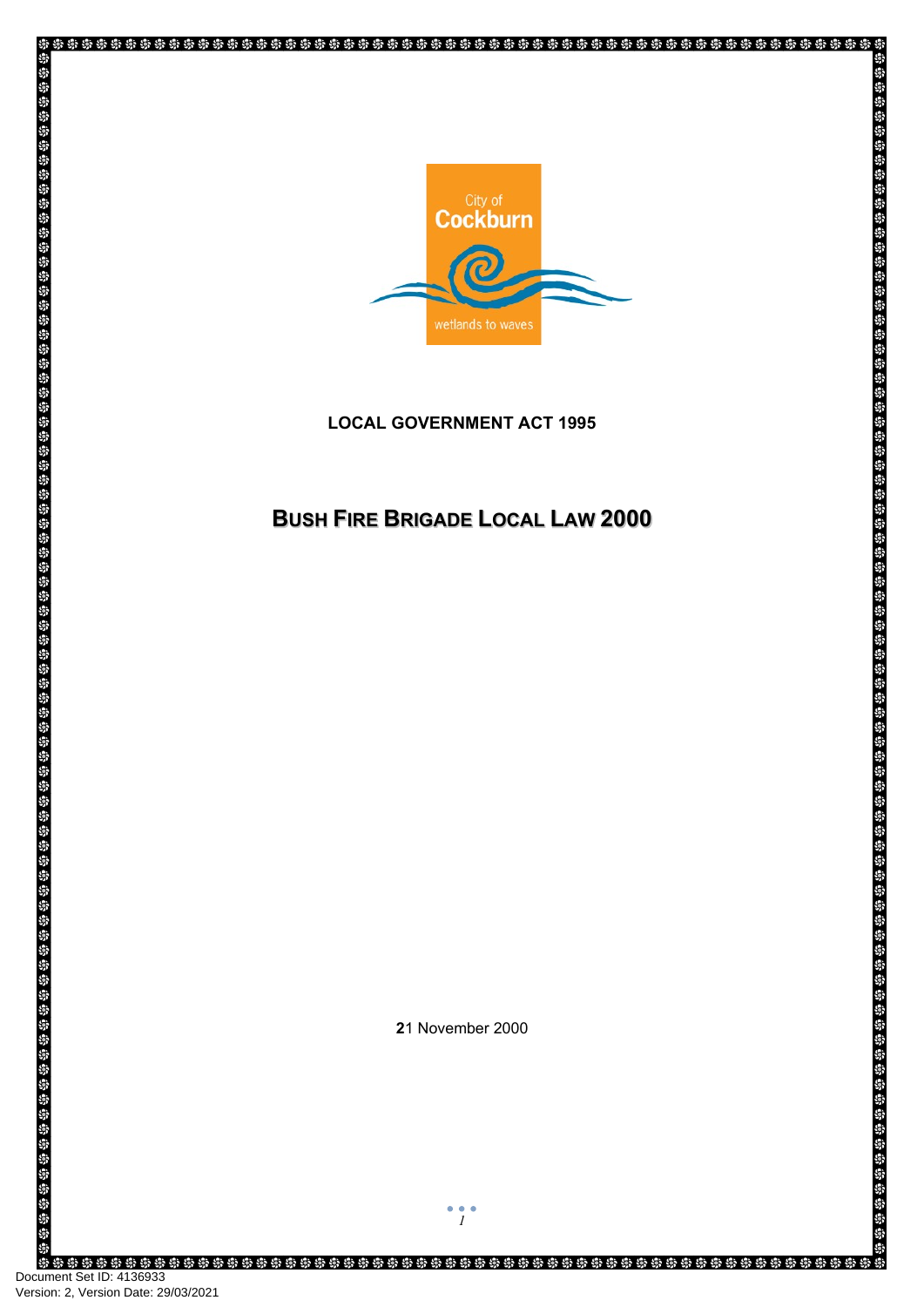#### **Table of Contents**

# Page

| NOMINATION OF BUSH FIRE BRIGADE DELEGATES TO BUSH FIRE ADVISORY    |  |
|--------------------------------------------------------------------|--|
|                                                                    |  |
|                                                                    |  |
| NOMINATION OF BUSH FIRE CONTROL OFFICER TO THE LOCAL GOVERNMENT  6 |  |
|                                                                    |  |
|                                                                    |  |
|                                                                    |  |
|                                                                    |  |
|                                                                    |  |
|                                                                    |  |
|                                                                    |  |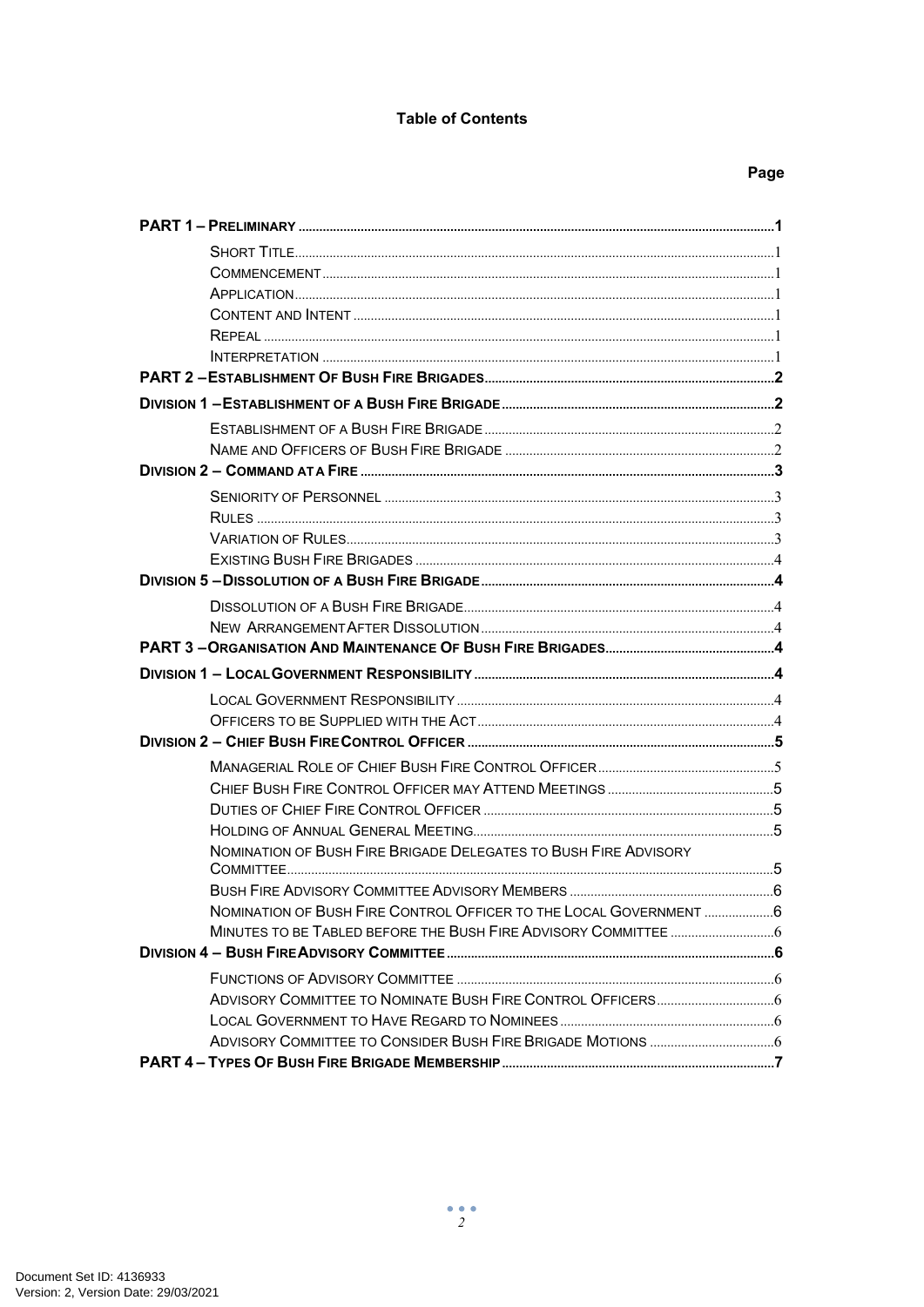# Page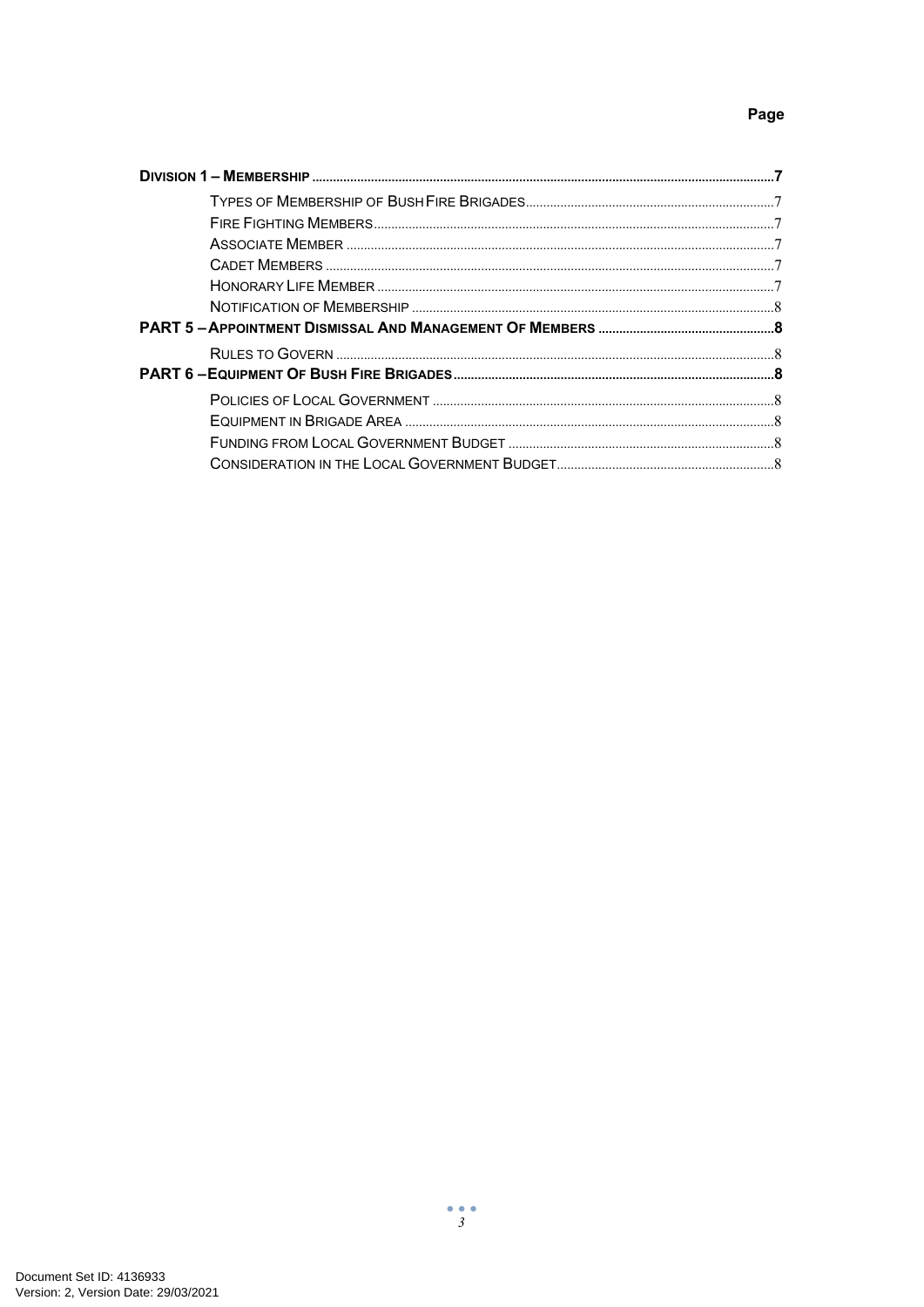#### **BUSH FIRES ACT 1954**

#### **BUSH FIRE BRIGADE LOCAL LAW 2000**

In pursuant to the powers under the Bush Fires Act 1954 and all other powers enabling it, the Council of the City of Cockburn hereby records having resolved on the 21 November 2000 to make the following local law.

# <span id="page-3-0"></span>**PART 1 – PRELIMINARY**

#### <span id="page-3-1"></span>**Short Title**

**1.** This local law may be cited as the City of Cockburn Bush Fire Brigades Local Law 2000.

#### <span id="page-3-2"></span>**Commencement**

**2.** This local law comes into operation on the fourteenth day after the day on which it is published in the Government Gazette.

#### <span id="page-3-3"></span>**Application**

**3.** This local law shall apply to the whole of the district.

#### <span id="page-3-4"></span>**Content and Intent**

**4.** The purpose and effect of this local law is to provide for the regulation, control and management of Bush Fire Brigades within the district.

#### <span id="page-3-5"></span>**Repeal**

**5.** The By-laws Relating to the Establishment, Maintenance and Equipment of Bush Fire Brigades adopted by Council on the 13 July 1982 and published in the Government Gazette on 24 September 1982, are repealed.

#### <span id="page-3-6"></span>**Interpretation**

**6.** In this local law, unless the context otherwise requires:

**"Act"** means the Bush Fire Act 1954;

**"Authority"** means the Fire and Emergency Services Authority of Western Australia established by section 4 of the Fire and Emergency Services Authority of Western Australia Act 1998;

**"brigade area"** is defined in section 8 (1) (b);

**"brigade member"** means a fire fighting member, associate member or a cadet member of a bush fire brigade;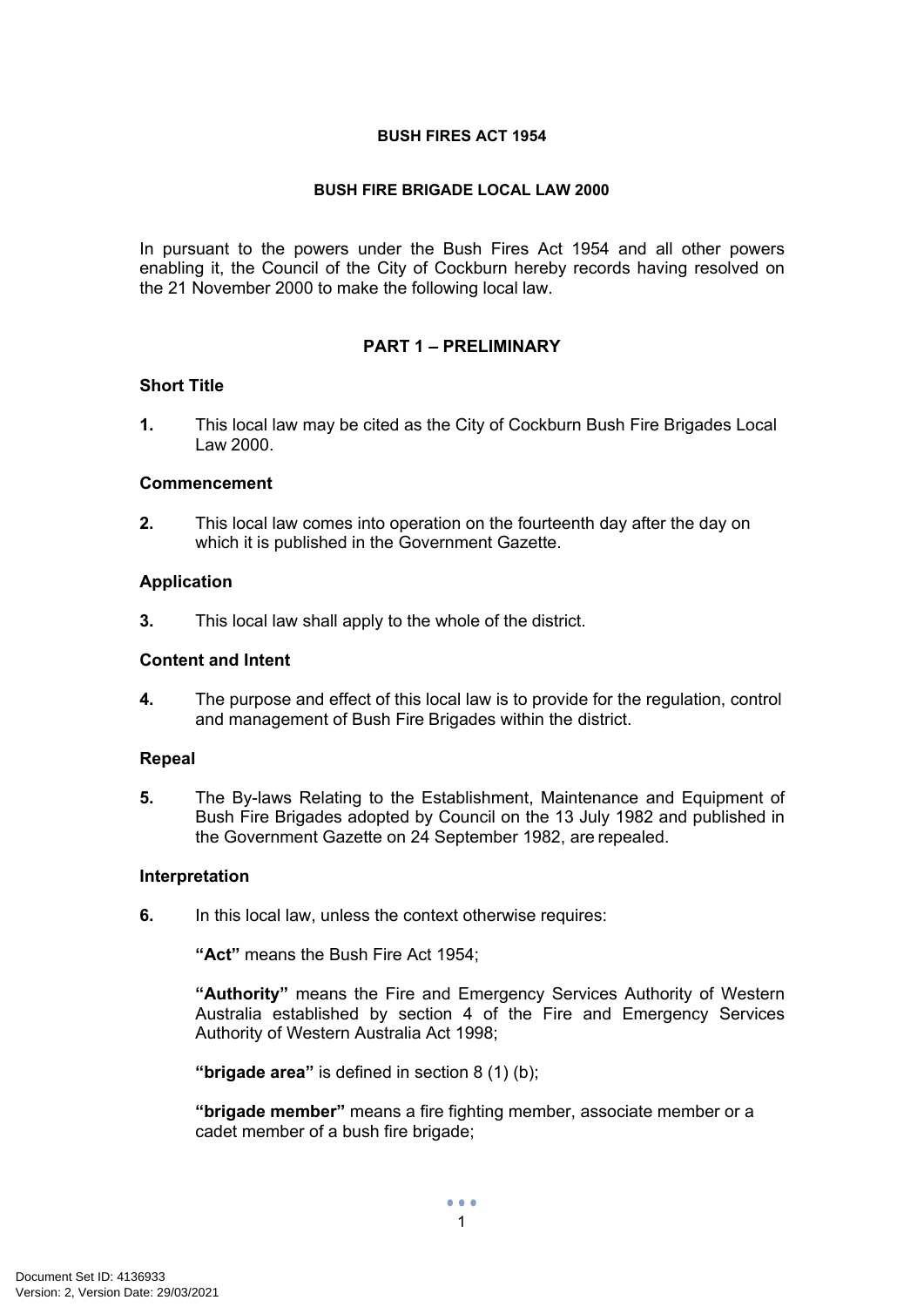**"brigade officer"** means a person holding a position referred to in section 8 (1) (c), whether or not he or she was appointed by the local government or elected at an annual general meeting of a bush fire brigade or otherwise appointed to the position;

**"Bush Fire Advisory Committee"** means the persons appointed to a bush fire advisory committee in accordance with section 67 of the Act;

**"bush fire brigade"** has the same meaning as given to it by the Act;

**"Bush Fire Operating Procedures"** means the Bush Fire Operating Procedures adopted by the local government;

**"Council"** means the Council of the City of Cockburn;

**"fire fighting member"** is defined in section 30;

**"local government"** means the City of Cockburn;

**"normal brigade activities"** has the same meaning given to it in the Act;

**"Regulations"** means Regulations made under the Act;

**"Rules"** means the Rules Governing the Operation of Bush Fire Brigades as adopted by Council.

# <span id="page-4-0"></span>**PART 2 – ESTABLISHMENT OF BUSH FIRE BRIGADES**

# <span id="page-4-2"></span><span id="page-4-1"></span>**Division 1 – Establishment of a Bush Fire Brigade**

# **Establishment of a Bush Fire Brigade**

- **7.** (1) The local government may by resolution establish, maintain and equip a bush fire brigade for the purpose of carrying out normal brigade activities.
	- (2) A bush fire brigade is established on the date of the decision of the local government in accordance with subsection (1).

#### <span id="page-4-3"></span>**Name and Officers of Bush Fire Brigade**

- **8.** (1) On establishing a bush fire brigade in accordance with section 7 (1) the local government is to:
	- (a) name the bush fire brigade;
	- (b) specify the area in which the bush fire brigade is primarily responsible for carrying out the normal brigade activities; and
	- (c) appoint the following officers to the brigade:
		- (i) a Captain;
		- (ii) a First Lieutenant;
		- (iii) a Second Lieutenant;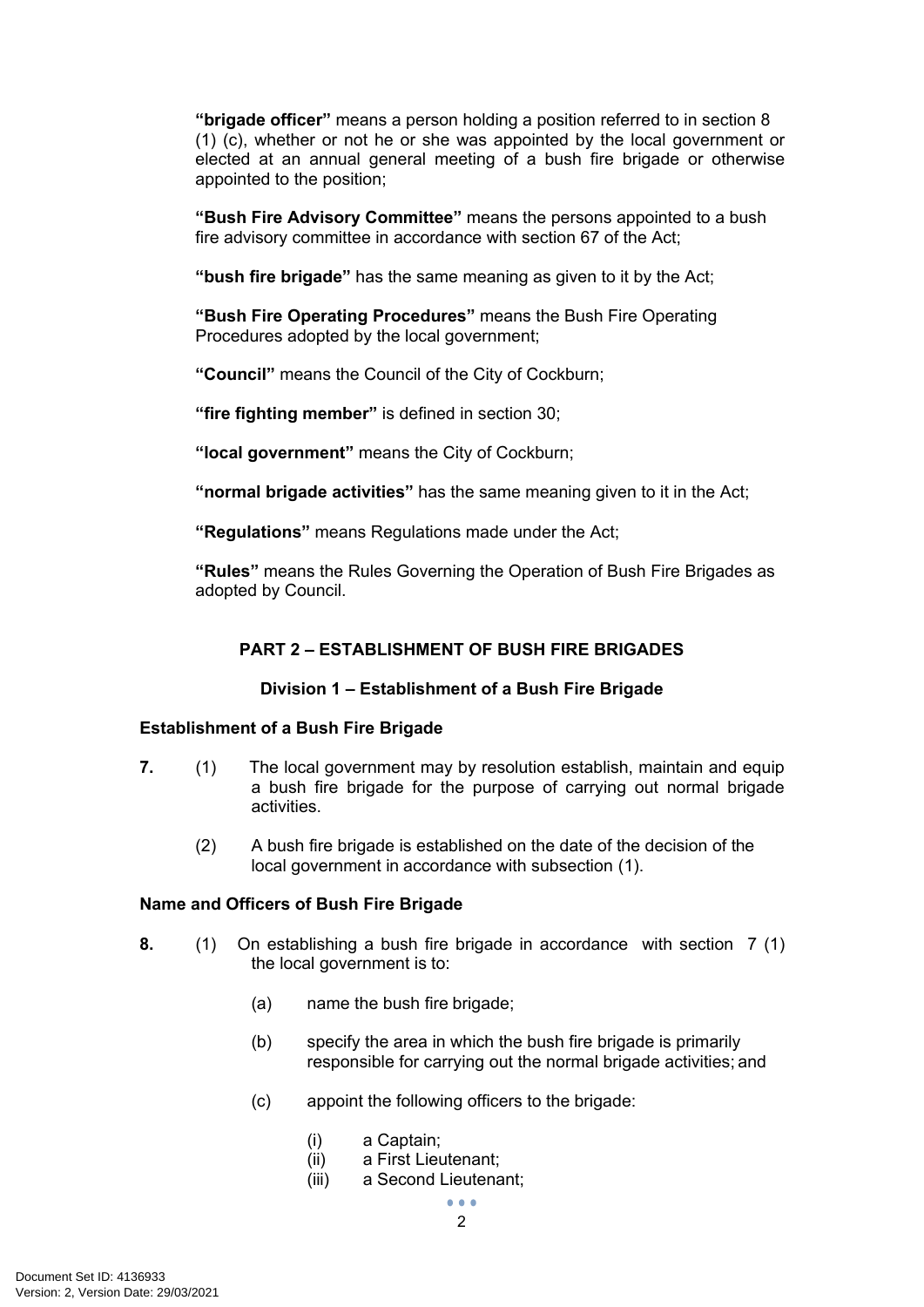- (iv) an Equipment /Logistics Officer;
- (v) a Training Co-ordinator or Officer;
- (vi) a Administrative Officer/Secretary;
- (vii) a Treasurer;
- (2) When considering the appointment of persons to the positions in subsection (1) (c), the local government is to have regard to the qualifications and experience, which may be required to fill each position.
- (3) A person appointed to a position mentioned in subsection (1) (c) is to be taken to be a brigade member.
- (4) The appointments referred to subsection (1) (c) expire at the completion of the first annual general meeting of the bush fire brigade.
- (5) If a position referred to in subsection (1) (c) becomes vacant prior to the completion of the first annual general meeting, then the local government is to appoint a person to fill the vacancy in accordance with subsection (2).

## <span id="page-5-0"></span>**Division 2 – Command at a Fire**

#### <span id="page-5-1"></span>**Seniority of Personnel**

- **9.** (1) Where in accordance with the Act and the Bush Fire Operating Procedures members of the bush fire brigade have command of a fire, unless a bushfire control officer is in attendance at the fire, the captain has full control over other persons fighting the fire, and is to issue instructions as to the methods to be adopted by the firefighters. In the absence of the Captain, the First Lieutenant, and in the absence of the First Lieutenant, the Second Lieutenant and so on, in the order of seniority determined, is to exercise all the powers and duties of the Captain.
	- (2) Where a bushfire control officer is in attendance at a fire which the members of the bush fire brigade have command of under the Act and the Bush Fire Operating Procedures, the most senior bushfire control officer has full control over other persons fighting the fire and is to issue instructions as to the methods to be adopted by the fire fighters.

#### **Division 3 – Application of Rules to a Bush Fire Brigade**

# <span id="page-5-2"></span>**Rules**

- **10.** (1) The Rules made under this local law by Council govern the operation of a bush fire brigade.
	- (2) A bush fire brigade and each brigade member is to comply with the Rules.

## <span id="page-5-3"></span>**Variation of Rules**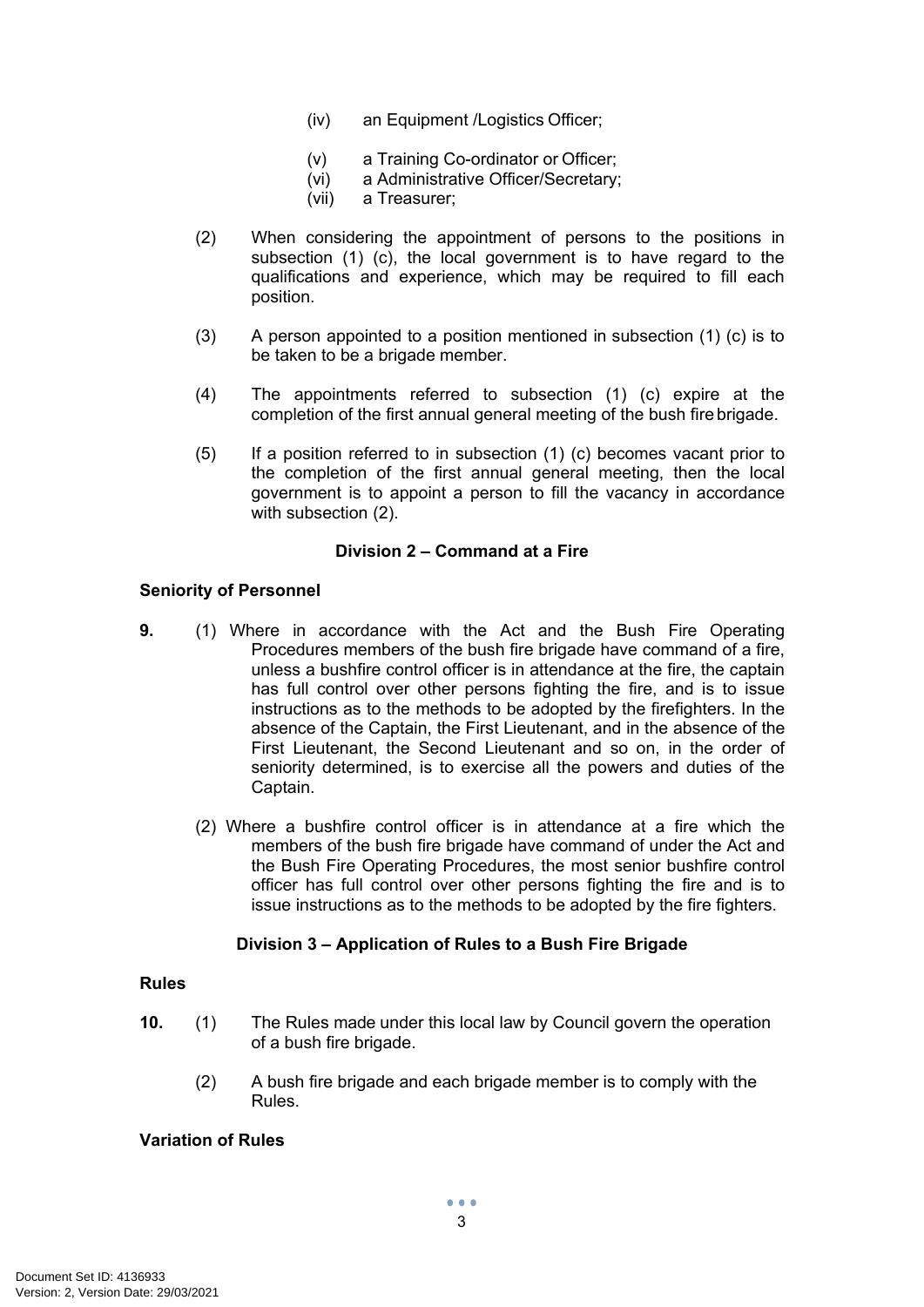- **11.** (1) The local government may vary the Rules in their application to all bush fire brigades or in respect of a particular bush fire brigade.
	- (2) The Rules, as varied, have effect on and from the date of a decision under subsection (1).
	- (3) The local government is to notify a bush fire brigade of any variation to the Rules as soon as practicable after making a decision under subsection (1).

# <span id="page-6-0"></span>**Division 4 - Transitional**

#### **Existing Bush Fire Brigades**

- **12.** Where a local government has established a bush fire brigade prior to the commencement date of this local law, then on and from the commencement day:
	- (a) the bush fire brigade is to be taken to be a bush fire brigade established under and in accordance with this local law;
	- (b) the provisions of this local law apply to bush fire brigade save for section 8; and
	- (c) any rules governing the operation of the bush fire brigade are to be taken to have been repealed and substituted with the Rules.

## <span id="page-6-2"></span><span id="page-6-1"></span>**Division 5 – Dissolution of a Bush Fire Brigade**

#### **Dissolution of a Bush Fire Brigade**

**13.** In accordance with section 41 (3) of the Act, the local government may cancel the registration of a bush fire brigade if the need arises due to the extension of the metropolitan fire district, or if Council is of the opinion that the bush fire brigade is not complying with the Act, this local law, the Bush Fire Operating Procedures or the Rules, or is not achieving the objectives for which it was established.

#### <span id="page-6-3"></span>**New Arrangement After Dissolution**

**14.** If a local government cancels the registration of a bush fire brigade, alternative fire control arrangements are to be made in respect of the brigade area.

# <span id="page-6-4"></span>**PART 3 – ORGANISATION AND MAINTENANCE OF BUSH FIRE BRIGADES**

#### <span id="page-6-6"></span><span id="page-6-5"></span>**Division 1 – Local Government Responsibility**

#### **Local Government Responsibility**

**15.** The local government is to maintain and equip the bush fire brigade.

# <span id="page-6-7"></span>**Officers to be Supplied with the Act**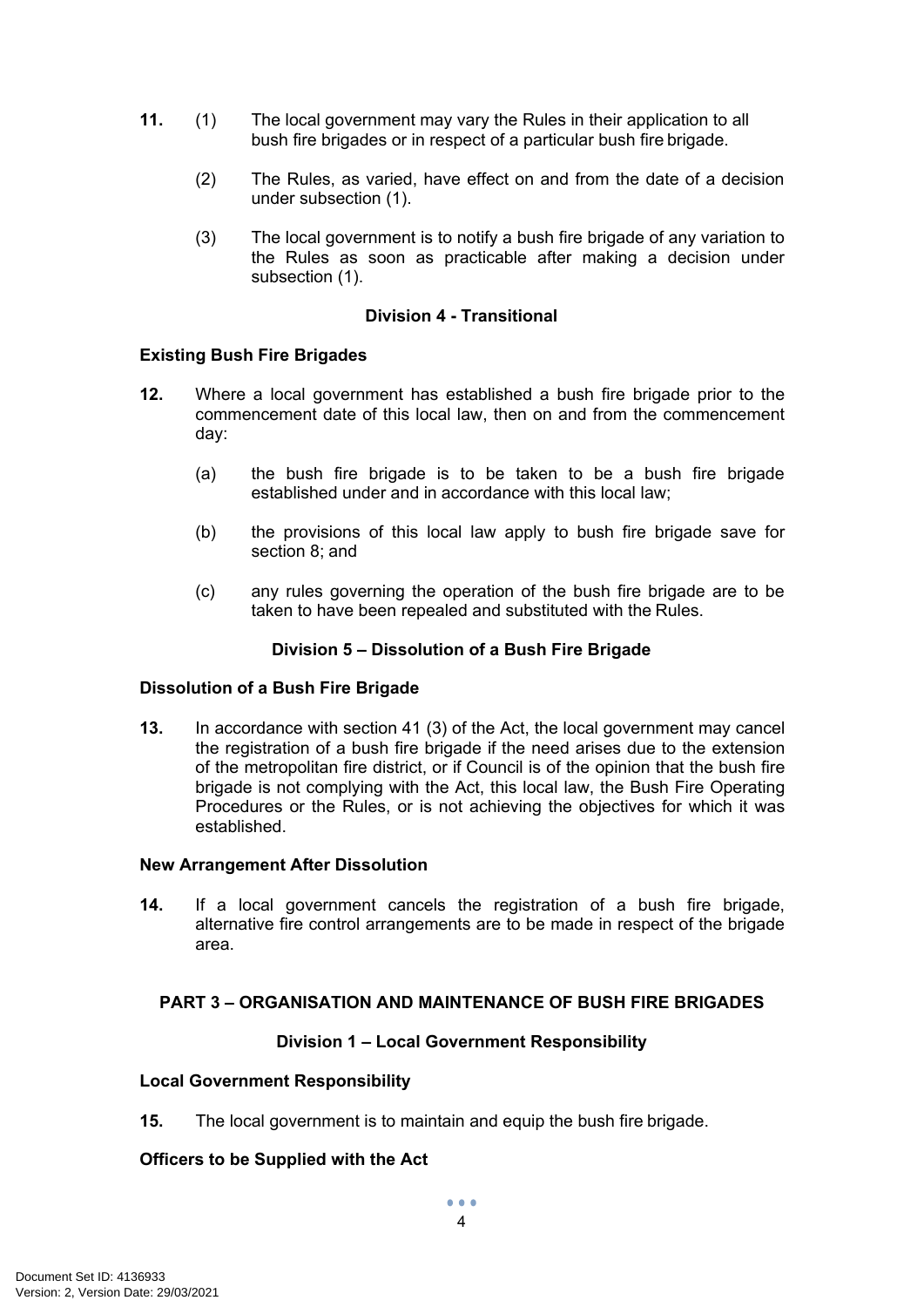**16.** The local government is to supply each brigade Captain with a copy of the Act, the Regulations, the Bush Fire Operating Procedures, this local law and any other written laws which may be relevant to the performance of the brigades officers' functions, and any amendments which are made thereto from time to time.

# <span id="page-7-1"></span><span id="page-7-0"></span>**Division 2 – Chief Bush Fire Control Officer**

#### **Managerial Role of Chief Bush Fire Control Officer**

**17.** Subject to any directions by the local government the Chief Bush Fire Control Officer has primary managerial responsibility for the organisation and maintenance of bush fire brigades.

#### <span id="page-7-2"></span>**Chief Bush Fire Control Officer may Attend Meetings**

**18.** The Chief Bush Fire Control Officer or his or her nominee (who is to be a bush fire control officer) may attend as a non-voting representative of the local government at any meeting of a bush fire brigade.

# <span id="page-7-3"></span>**Duties of Chief Fire Control Officer**

- **19.** The duties of the Chief Bush Fire Control Officer include:
	- (a) providing leadership to volunteer bush fire brigades;
	- (b) monitor bush fire brigades' resourcing, equipment (including protective clothing) and training levels and report thereon with recommendations at least once a year to the local government;
	- (c) liaising with the local government concerning fire prevention and suppression matters generally and directions to be issued by the local government to bush fire control officers (including those who issue permits to burn) bush fire brigades or brigade officers; and
	- (d) ensuring that bush fire brigades members are registered with the local government and that lists of brigade members are maintained.

#### <span id="page-7-4"></span>**Division 3 – Annual General meetings of Bush Fire Brigades**

#### **Holding of Annual General Meeting**

**20.** A bush fire brigade is to hold its annual general meeting during the month of April/May each year.

#### <span id="page-7-5"></span>**Nomination of Bush Fire Brigade Delegates to Bush Fire Advisory Committee**

**21.** Members of Brigades shall appoint two members annually to represent their respective Brigade on the City of Cockburn Bush Fire Advisory Committee and those members appointed shall be entitled to have voting rights on the Committee. Brigades shall appoint a proxy member for each member for attendance should one or both the elected representatives are unable to attend such meetings.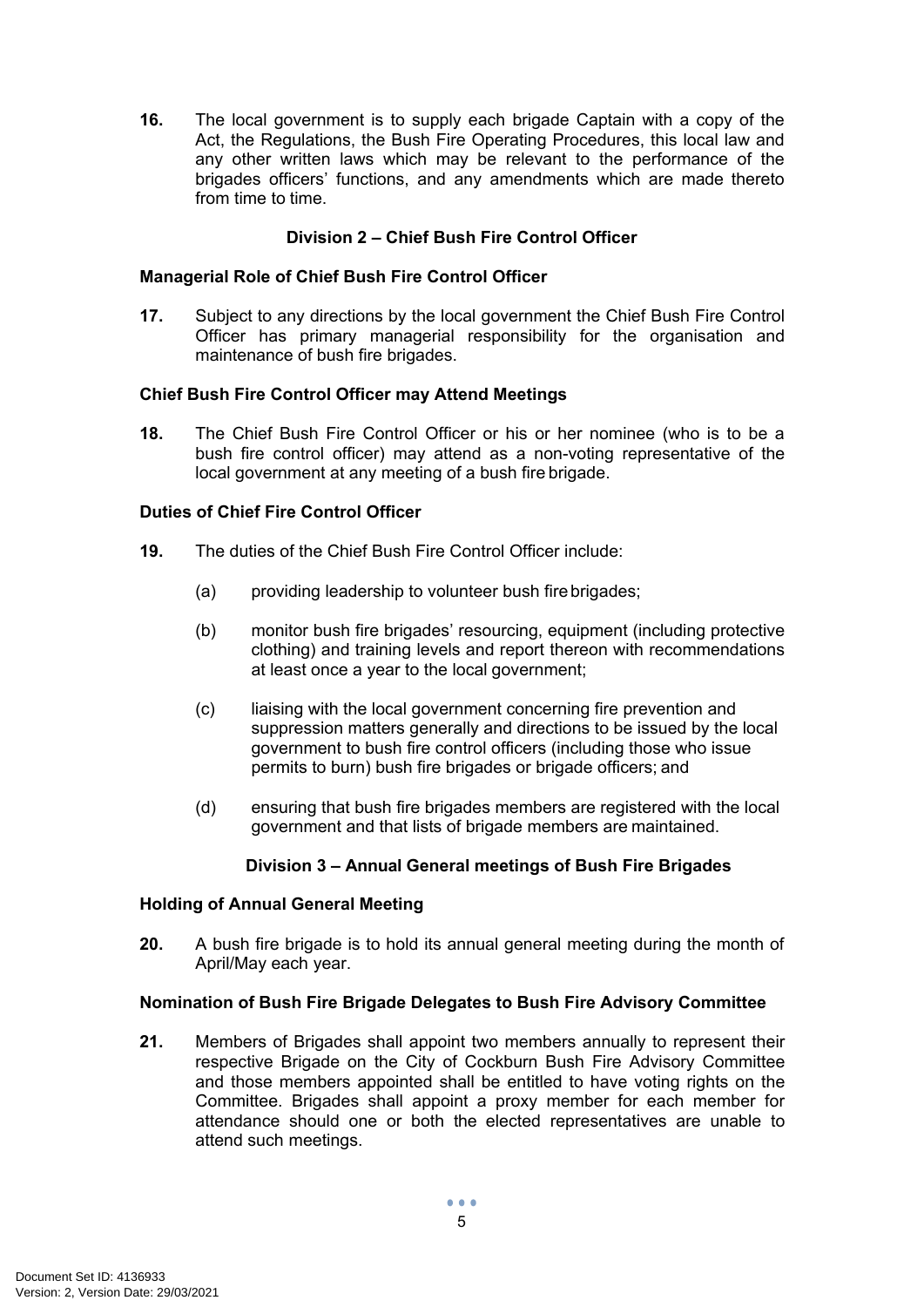# <span id="page-8-0"></span>**Bush Fire Advisory Committee Advisory Members**

**22.** A nominated officer from the Department of Conservation and Land Management, the Fire and Emergency Services Authority and the Bush Fire Service shall be entitled to representation on the Bush Fire Advisory Committee in an advisory capacity and having no voting rights.

# <span id="page-8-1"></span>**Nomination of Bush Fire Control Officer to the Local Government**

**23.** If the local government has not established a Bush Fire Advisory Committee, then at the annual general meeting of a bush fire brigade, the bush fire brigade is to recommend two brigade members, with the minimum qualifications and experience required to perform the role as set by the local government, to the local government to serve as the bush fire control officer for the brigade area until the next annual general meeting.

# <span id="page-8-2"></span>**Minutes to be Tabled before the Bush Fire Advisory Committee**

- **24.** (1) The Administrative Officer/Secretary is to forward a copy of the minutes of all meetings to the bush fire brigade to the Chief Bush Fire Control Officer within one month after the meeting.
	- (2) The Chief Bush Fire Control is to table the minutes of a bush fire brigade's meetings at the next meeting of the:
		- (a) Bush Fire Advisory Committee; or
		- (b) the local government if there is no Bush Fire Advisory Committee,

following their receipt under subsection (1).

# <span id="page-8-4"></span><span id="page-8-3"></span>**Division 4 – Bush Fire Advisory Committee**

# **Functions of Advisory Committee**

**25.** The Bush Fire Advisory Committee is to have the functions as set out in section 67 of the Act and is to include such number of nominees of the bush fire brigades as is determined by the local government.

# <span id="page-8-5"></span>**Advisory Committee to Nominate Bush Fire Control Officers**

**26.** As soon practicable after the annual general meeting of each bush fire brigade in the district, the Bush Fire Advisory Committee is to recommend to the local government from the persons nominated by each bush fire brigade a person for the position(s) of a bush fire control officer for the brigade area.

# <span id="page-8-6"></span>**Local Government to Have Regard to Nominees**

**27.** When considering persons for the position of a bush fire control officer, the Council is to have regard to those persons nominated by the Bush Fire Advisory Committee, but is not bound to appoint the persons nominated.

# <span id="page-8-7"></span>**Advisory Committee to Consider Bush Fire Brigade Motions**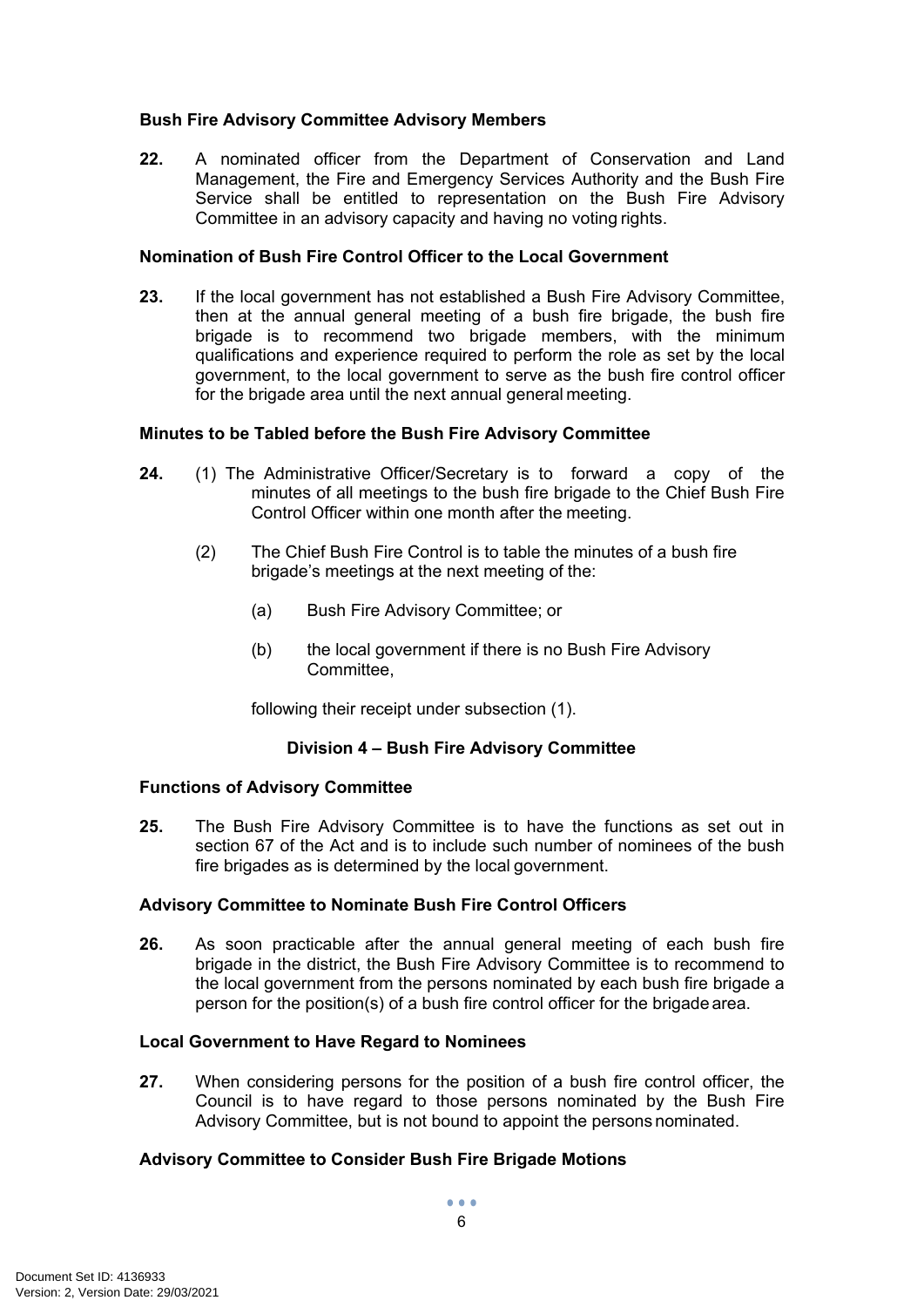**28.** The Bush Fire Advisory Committee is to make recommendations to the Council on all motions received by the Bush Fire Advisory Committee from bush fire brigades.

# <span id="page-9-0"></span>**PART 4 – TYPES OF BUSH FIRE BRIGADE MEMBERSHIP**

# <span id="page-9-2"></span><span id="page-9-1"></span>**Division 1 – Membership**

## **Types of Membership of Bush Fire Brigades**

- **29.** The membership of a bush fire brigade consists of the following:
	- (a) fire fighting members;
	- (b) associate members;
	- (c) cadet members; and
	- (d) honorary life members.

#### <span id="page-9-3"></span>**Fire Fighting Members**

**30.** Fire fighting members are those persons being at least 15 years of age who undertake all normal bush fire brigade activities.

#### <span id="page-9-4"></span>**Associate Member**

**31.** Associate members are those persons who are willing to supply free vehicular transport for fire fighting members or fire fighting equipment, or who are prepared to render other assistance required by the bush fire brigade.

# <span id="page-9-5"></span>**Cadet Members**

- **32.** Cadet members are:
	- (a) to be age 12 to 15 years;
	- (b) to be admitted to membership only with the written consent of their parent or guardian;
	- (c) admitted for the purpose of training and are not to attend or be in attendance at an uncontrolled fire or other emergency incident;
	- (d) to be supervised by a fire fighting member when undertaking normal brigade activities as defined paragraphs (c), (d), (e), (f) and (g) of section 35A of the Act;
	- (e) ineligible to vote at bush fire brigade meetings;
	- (f) not to be assigned ranks under the Authority's rank structure.

#### <span id="page-9-6"></span>**Honorary Life Member**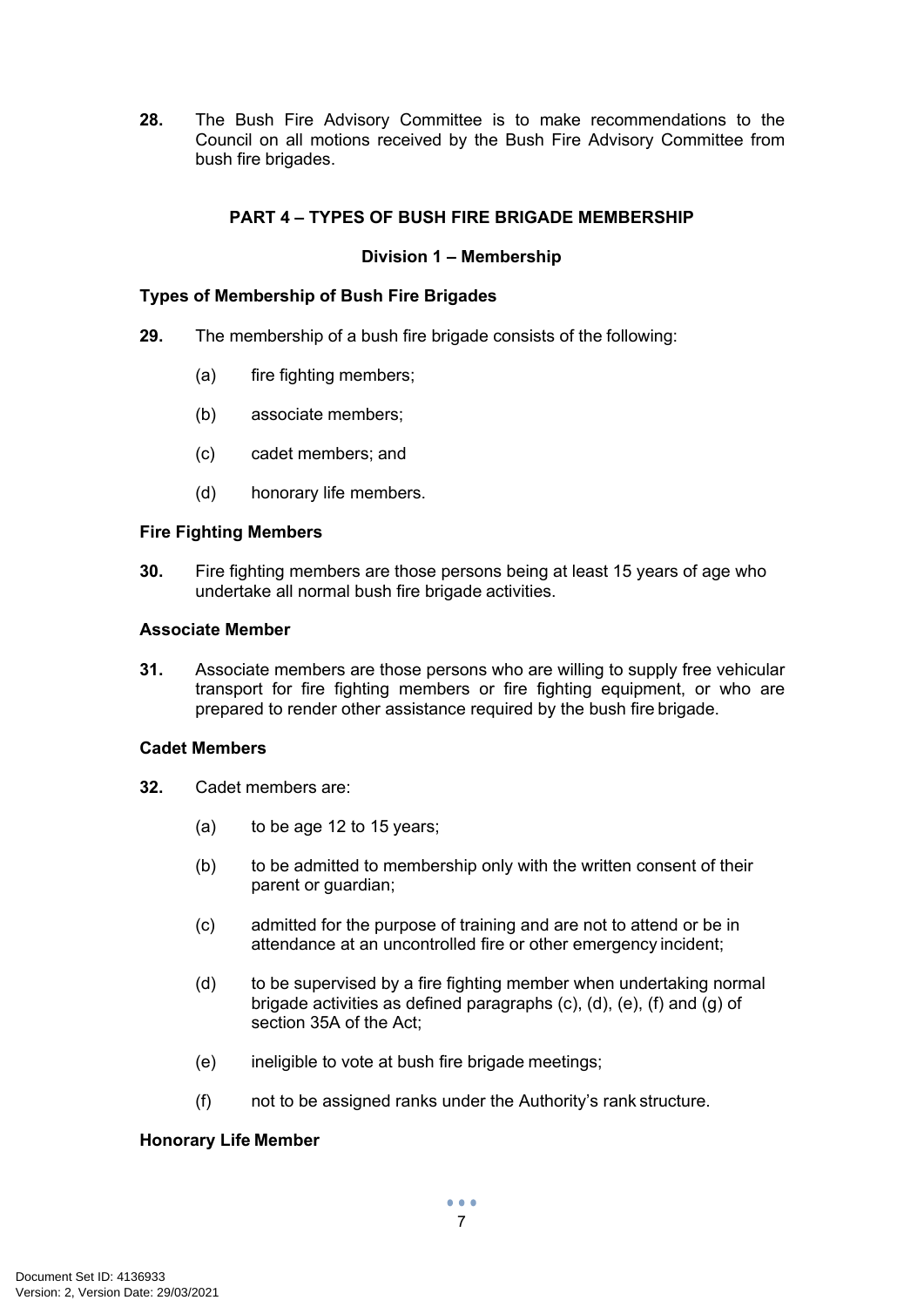- **33.** (1) The bush fire brigade may by a simple majority resolution appoint a person as an honorary life member in recognition of services by that person to the bush fire brigade.
	- (2) No membership fees are to be paid by an honorary life member.

# <span id="page-10-0"></span>**Notification of Membership**

**34.** No later than 31 May in each year, the bush fire brigade is to report to the Chief Fire Control Officer the name, contact details and type of membership of each brigade member.

# <span id="page-10-1"></span>**PART 5 – APPOINTMENT DISMISSAL AND MANAGEMENT OF MEMBERS**

# <span id="page-10-2"></span>**Rules to Govern**

**35.** The appointment, dismissal and management of brigade members by the bush fire brigade are governed by the Rules.

# <span id="page-10-3"></span>**PART 6 – EQUIPMENT OF BUSH FIRE BRIGADES**

#### <span id="page-10-4"></span>**Policies of Local Government**

- **36.** The local government may make policies under which it:
	- (a) provides funding to bush fire brigades for the purchase of protective clothing, equipment and appliances; and
	- (b) keeps bush fire brigades informed of opportunities for funding from other bodies.

# <span id="page-10-5"></span>**Equipment in Brigade Area**

**37.** Not later than 31 May in each year, the bush fire brigade is to report to the local government the nature, quantity and quality of all protective clothing, equipment and appliances of the bush fire brigade which are generally available within the brigade area (or at a station of the bush fire brigade).

# <span id="page-10-6"></span>**Funding from Local Government Budget**

**38.** A request to the local government from the bush fire brigade for funding of protective clothing, equipment and appliances needs is to be received by the local government by 31 March in order to be considered in the next following local government budget, and is to be accompanied by the last audited financial statement and a current statement of assets and liabilities of the bush fire brigade.

# <span id="page-10-7"></span>**Consideration in the Local Government Budget**

**39.** The local government may approve or refuse an application for funding depending upon the assessment of budget priorities for the year in question.